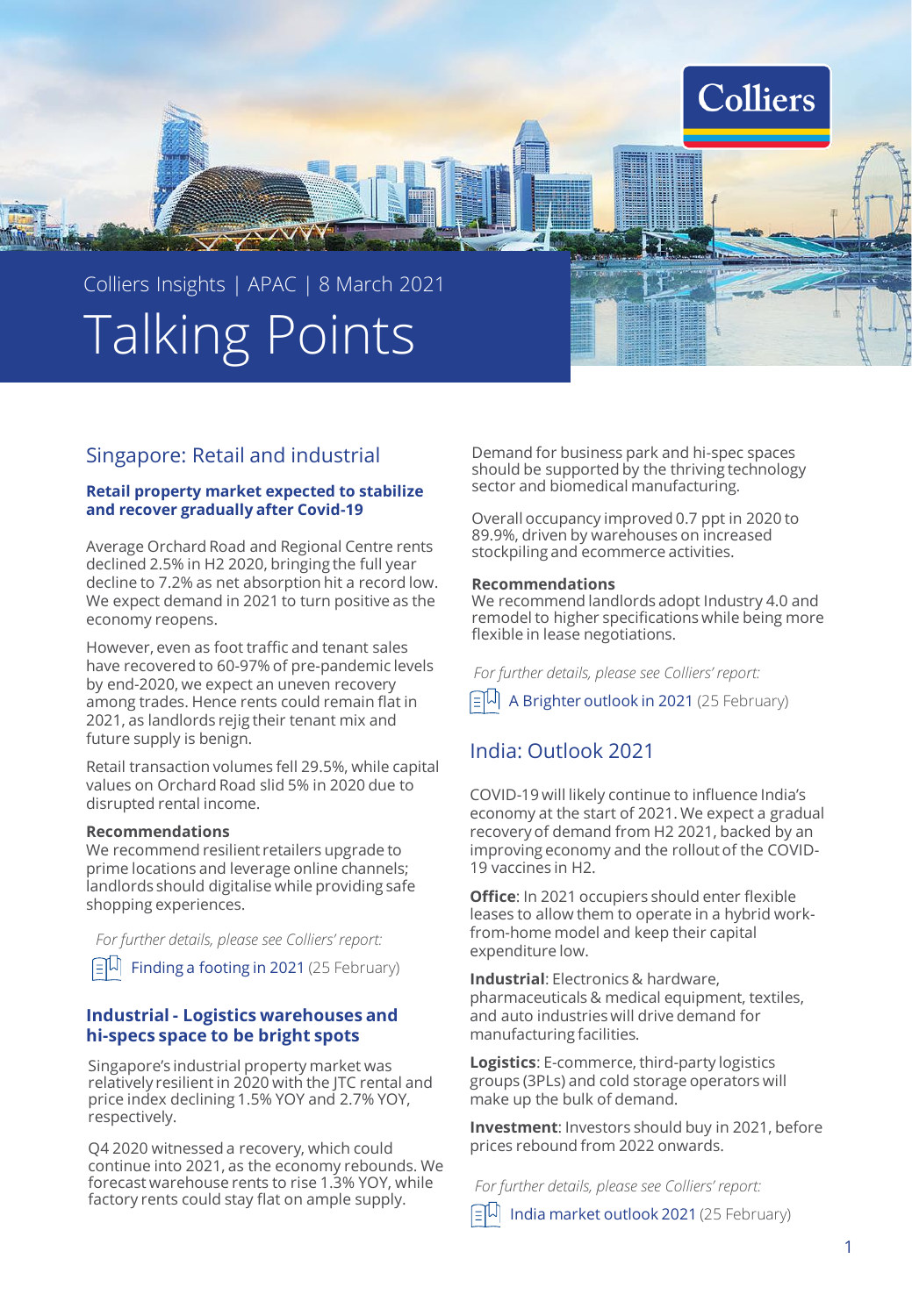# Hong Kong: Industrial

## **Institutional investors are becoming more active looking for acquisition opportunities**

Since the start of 2021, investment market sentiment for industrial assets has improved. Industrial transaction volumes reached HKD1.9 billion (USD245 mil) in Jan-Feb 2021, surpassing the previous three quarterly figures.

It is also noteworthy that most of these transactions are coming from institutional investors, which have recently become more active after a quiet 2020.

We recommend investors pay attention to the rising cold storage demand from the robust supermarket retail sales performance, whilst logistics facilities are also capturing increasing requirements from e-commerce operators. Meanwhile, the increasing penetration of tech and roll-out of 5G networks should focus investor attention on the growth prospects of data centres.

*For further details, please see Colliers' report:*

Rising Investment Demand for Hong Kong\* Industrial Properties (4 March)

\*Hong Kong Special Administrative Region of the People's Republic of China

# North China: Office and Logistics

## **Shenyang Office**

Affected by the pandemic, new demand was limited, and landlords dropped rents to retain tenants and compete for a limited pool of new demand. Therefore, rents declined sharply throughout 2020.

We recommend tenants to take advantage of lowrent conditions and lock-in lower rates or upgrade.

Throughout 2020, no new projects entered the market, and the vacancy rate decreased by 10.3% YOY.

Market demand has continued to revive since Q2 2020, mainly from the traditional finance and online education industries.

 $R = \sqrt{\frac{m}{L}}$  Rents dropped sharply, but stimulated demand (1 March) *For further details, please see Colliers' report:*

## **Beijing Logistics**

Demand for logistics space in Beijing is stable. Due to large spillover demand from Beijing, the end-2020 vacancy rate in Langfang was 0%.

Due to restrictions on logistics land development in Beijing, we expect supply to remain limited, allowing for further increases in rent.

We recommend occupiers looking for space should focus on areas surrounding Beijing.

Digital enterprises and leading Internet ecommerce experienced strong growth during COVID-19, fueling demand.

*For further details, please see Colliers' report:*

 $\text{E}[\overline{\mathbb{Q}}]$  Demand in Beijing outpaces supply, rents steadily rising (1 March)

## Philippines: Manila properties

## **Infrastructure implementation to sustain property's growth amid disruption**

Despite Covid-19's disruption to the Philippine property market, Colliers recommends developers continue maximizing the government's plan of ramping up infrastructure development by implementing the following:

Strategic landbanking in areas outside of Metro Manila as infrastructure spending should enable decentralization from the urban core to the provinces around Metro Manila.

Expansion of mixed-use developments outside the capital region and industrial hubs given the resurgence of the manufacturing sector and the rising demand for warehouses and similar facilities.

In our view, the Philippine property market's pace of recovery is also likely to hinge on the government's roll-out of the COVID19 vaccines.

*For further details, please see Colliers' report:*

 $\Xi^{[1]}$  Paving the road to property growth (5 March)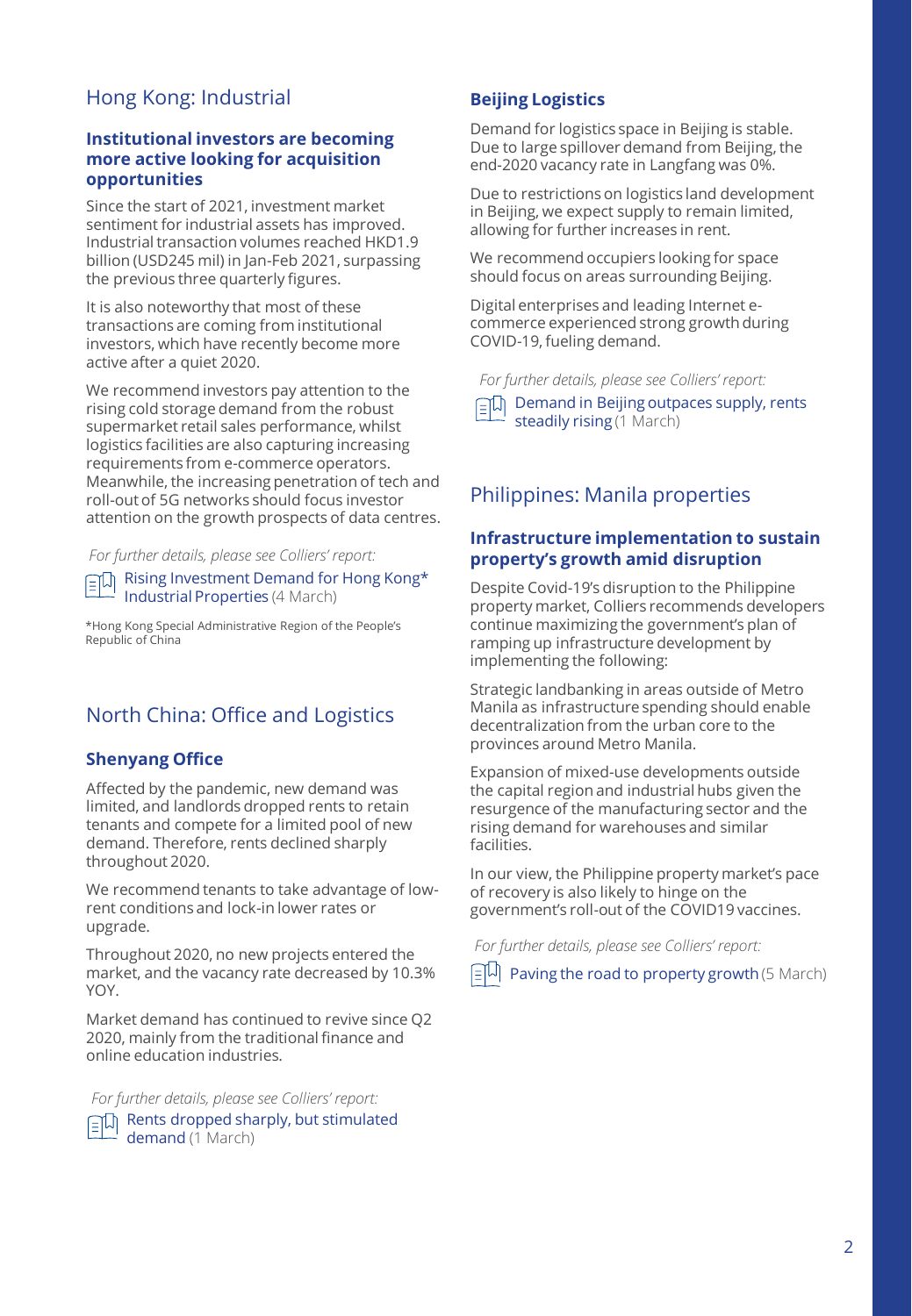# Australia: The Rise of Food Logistics

## **Institutional investors are becoming more active looking for acquisition opportunities**

Online food sales are forecast to grow significantly over the next decade and as a result, major food retailers and delivery platforms are expected to invest significantly in their online fulfilment capabilities to build resiliency in their supply chains.

Considering that over 90% of food items go through a warehouse at some stage before reaching the consumer, an increase in food consumption will generate further requirements for both cold storage and ambient distribution centres.

From an investment perspective, given the resilient nature of food, investors will continue to place a premium on assets backed by a strong food related covenant as they remain focused on tenant security.

*For further details, please see Colliers' article:*

FOod for Thought: The Rise of Food Logistics (5 March)